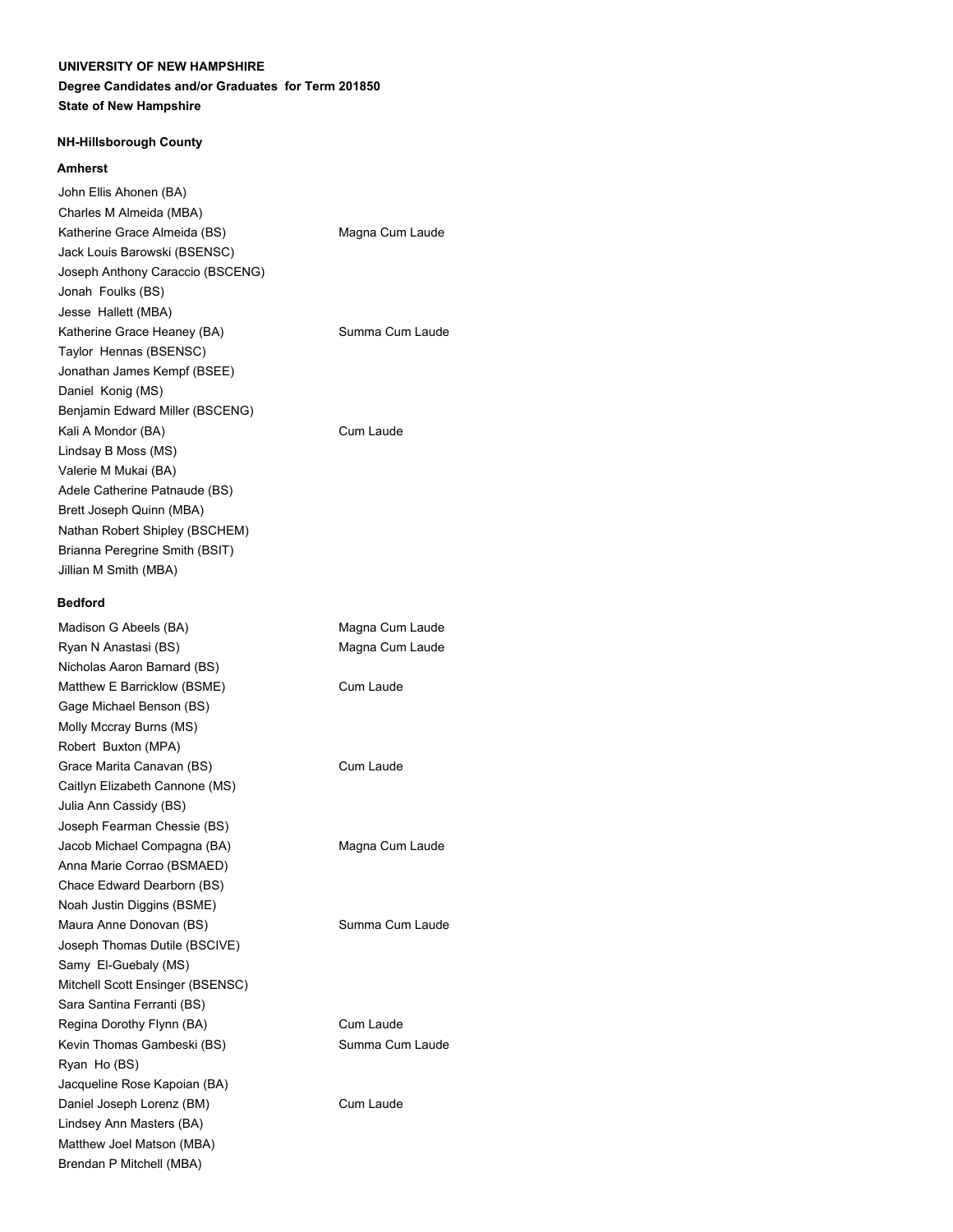## **Degree Candidates and/or Graduates for Term 201850 State of New Hampshire**

# **NH-Hillsborough County Bedford** Michelle E Morrison (BS) Magna Cum Laude Heather Maria Morrison (BS) Magna Cum Laude Lianna Marie Nawn (MSW) Jenifer Elise Nugent (BS) Zachary Chase Osburn (BA) Mark R Plante (MBA) John David Prud'homme (BSCHE) Cum Laude Hannah Leary Purcell (BS) Eric Michael Sabean (BS) Melissa Susan Schwartz (BS) Summa Cum Laude Luke Kennedy Sheldon (BA) Emili Anne Sherkanowski (BS) Leah Katherine Sherr (MSW) Alden Laue Skillings (BA) Magna Cum Laude Alexander James Skillings (BS) Cum Laude Elizabeth Louise Spain (BA) Connor D Stahl (BA) Samuel Stanton (BS) Derek Paul Steele (BS) Natali Jean Williams (BA)

### **Bedford**

Darcy Remillard (MBA)

### **Bennington**

Keith W Nason (BSEE)

### **Brookline**

Peter Alexander Bowers (BSCS) Emily Rose Cook (BSENVE) Matthew John Fothergill (BS) Alexander Scott Gialluca (BSME) Rebecca L Maxwell (BS) Molly McAndrews (BS) Sierra Lynn Migneault (BS) Kevin Philpot (BA) Edward Jack Price (BS) Cum Laude Haley Ann Rascoe (BA) Mia Danielle Sacks (BA)

### **Deering**

Lucia B Allosso (MSW) Andrew James Hultgren (BS) Summa Cum Laude

### **Francestown**

Jamie Lynn Ammon (BA) Summa Cum Laude

### **Goffstown**

Ashley M Allaire (BA) Paige Eleanor Begin (BSCIVE) Anthony John Ciarla (BS)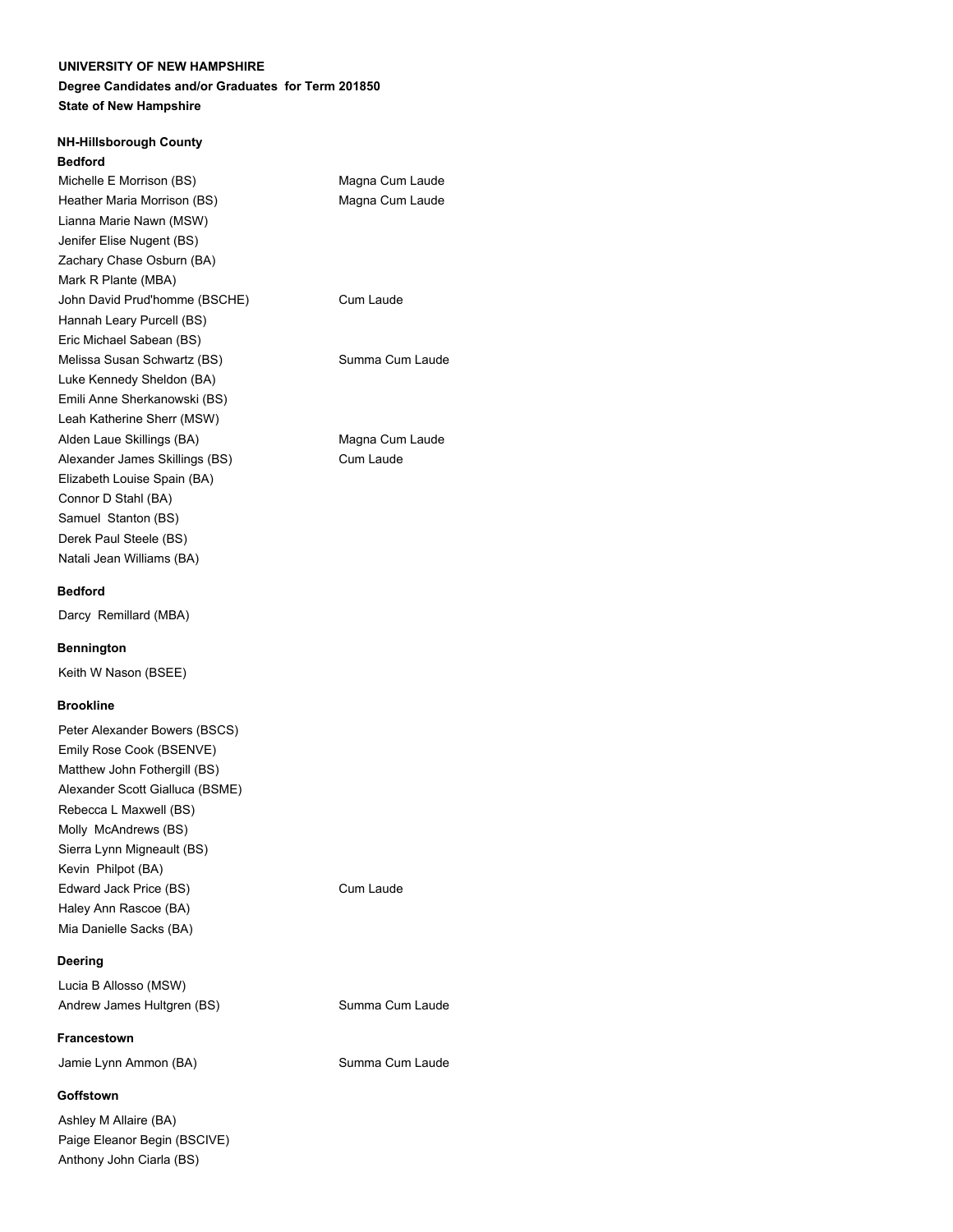## **Degree Candidates and/or Graduates for Term 201850 State of New Hampshire**

| <b>NH-Hillsborough County</b>     |                 |
|-----------------------------------|-----------------|
| Goffstown                         |                 |
| Matthew Michael Collins (BSME)    |                 |
| Rejoice Farai Dhliwayo (BS)       | Cum Laude       |
| Andrew M Gordon (MA)              |                 |
| Lauren Emily Gross (BS)           |                 |
| Sara Ocanovic (BS)                |                 |
| Rebecca M Philibert (BA)          | Magna Cum Laude |
| Brennan Joseph Pouliot (BA)       | Magna Cum Laude |
| Caleb Spenard Russell (BS)        |                 |
| Jack Russo (BS)                   |                 |
| Marinda Rose Weaver (BA)          |                 |
| David Philip Wright (BSME)        |                 |
| Nicholas Logan Zylak (MS)         |                 |
| Goffstown                         |                 |
| Tess Mahoney Barbaro (BS)         | Cum Laude       |
| Alexis Nicole Roy (MED)           |                 |
|                                   |                 |
| Hancock                           |                 |
| David T Selmer (BS)               | Magna Cum Laude |
| Hillsborough                      |                 |
| Brianna Gretchen (BS)             |                 |
| Brendan William O'Neil (BA)       |                 |
|                                   |                 |
| Hollis                            |                 |
| Joseph Phillip Balsamo (BSCENG)   | Cum Laude       |
| Molly Margaret Benz (BS)          |                 |
| Joseph Donald Brooks (BS)         |                 |
| Dylan Conlon (BS)                 |                 |
| Hugh Andrew Devlin (BS)           |                 |
| Kristen Elizabeth DuPont (BSMAED) | Cum Laude       |
| Georgia Ann Giles (BS)            | Cum Laude       |
| Sydney Mariah Gillis (BS)         |                 |
| Thomas Manuel Grant (BS)          |                 |
| Ryan Alexander Intveld (BSME)     |                 |
| Amanda Michelle Kabel (BS)        | Summa Cum Laude |
| Kerrianne Grace O'Reilly (BS)     |                 |
| Brett Michael Pearson (BS)        |                 |
| Jocelyn Di-Anne Petry (BS)        | Summa Cum Laude |
| Gregory Alan Rusnak (BS)          |                 |
| Steven Anthony Saucier (BS)       |                 |
| Joann Marie Snyder (BS)           | Magna Cum Laude |
| Lindsey Anne Szewczyk (MAT)       |                 |

Sam Taylor Whittemore (BS) Magna Cum Laude

### **Hudson**

Matthew Norman Boudreau (BS) Vanessa Cardenas (BS)

Mikayla Rose Terenzoni (BS) Evelyn Faye Thompson (BSIT)

Amanda Leigh Wojcik (BS)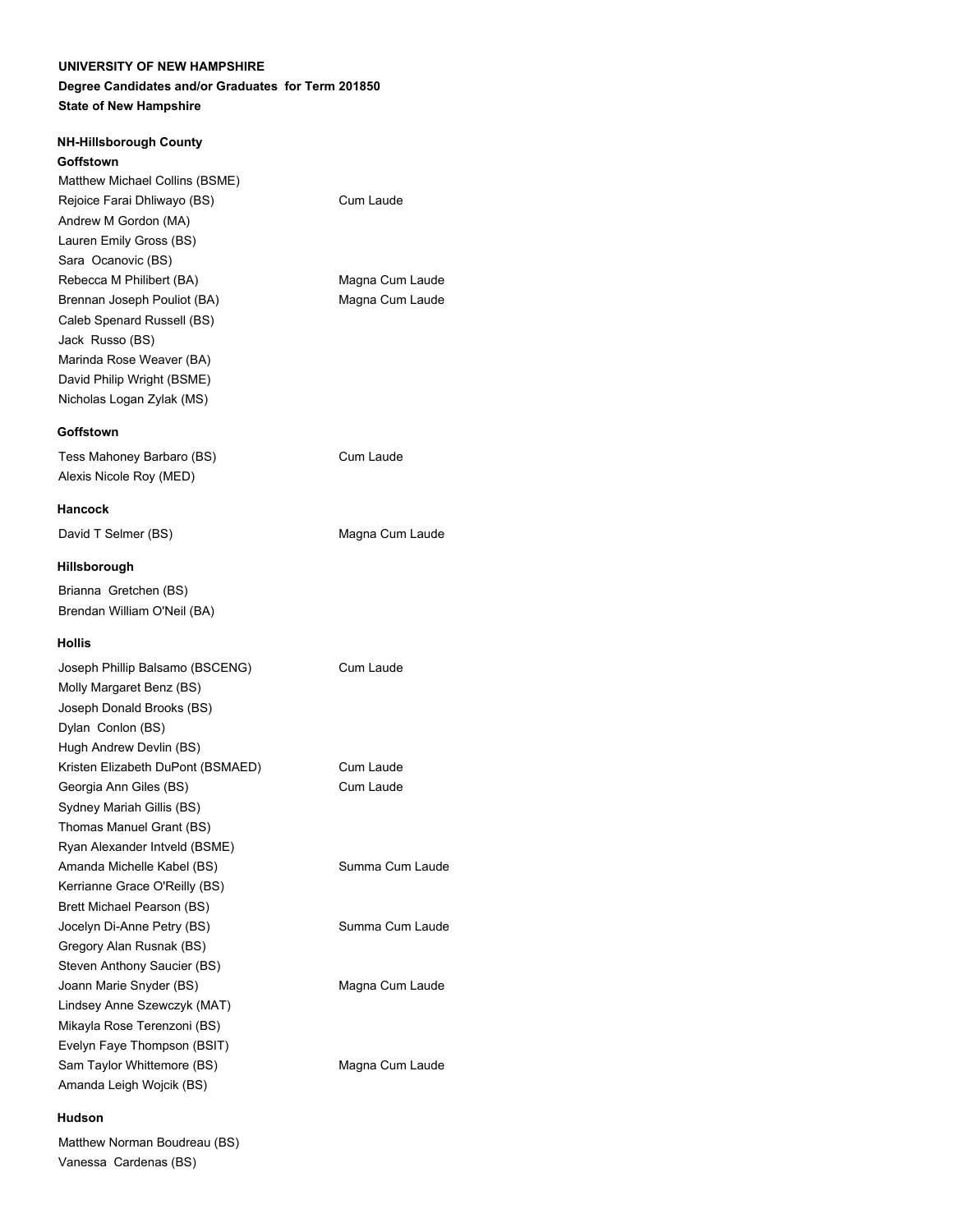### **Degree Candidates and/or Graduates for Term 201850 State of New Hampshire**

## **NH-Hillsborough County**

#### **Hudson**

Carol Lee Cummings (MSW) Lauren Elizabeth Donahue (BS) Magna Cum Laude Andrew T Elliott (BSMAED) Megan Marie Ferentino (BS) Sarah Marie Glasheen (MBA) Justin Glenzer (BA) Tyler Robert Janko (BSBE) Benjamin Tyler Pollack (BS) Heather Lee Reed (BA) Darian Tilton (BS) Kaylee Nicole Verrington (BS) Cum Laude Emily Madeline Walker (BS) Magna Cum Laude Andrew Joseph Wetmore (BS)

#### **Litchfield**

Connor Michael Cote (BS) Summa Cum Laude Meaghan Elizabeth Coughlin (BS) Summa Cum Laude Rebekah Kelley Johnson (MSW) Matthew Walter Lepore (BS) Meredith C Marr (BS) Kevin Joseph Robinson (BSCS) Jordyn Renee Rochon (BS) Briana Marie Silck (BS) Magna Cum Laude Jack Ryan Tremblay (BS) Lilia Jane Vinskus (BS) **Lyndeborough** Taylor Boyd (BS) Connor Ian Melrose (BS) **Lyndeborough**  Alexandra Ross Schoen (BA) Cum Laude **Manchester** Michael Paul Allard (PHD) Sharlene Amador (BS) Cum Laude Taryn Michelle Anderson (BM)

Courtney Nichole Andrews (MED) Peter James Argeropoulos (MED) Kimberly Arlen (BS) Cum Laude Hunter Elizabeth Arling (BA) Valery Arnoux (MA) Maria Theresa Barger (BSMATH) Summa Cum Laude Nimesh Bhattarai (BSCHE) Kevin C. Bickford (MBA) Morgan Kay Leigh Carignan (BA) Brian Cawley (BSCS) Magna Cum Laude Peter Clyde Chivers (MBA) Davis Lennon Clark (BS) Kyle James Corriveau (BA) Mason Sanborn Currie (BS)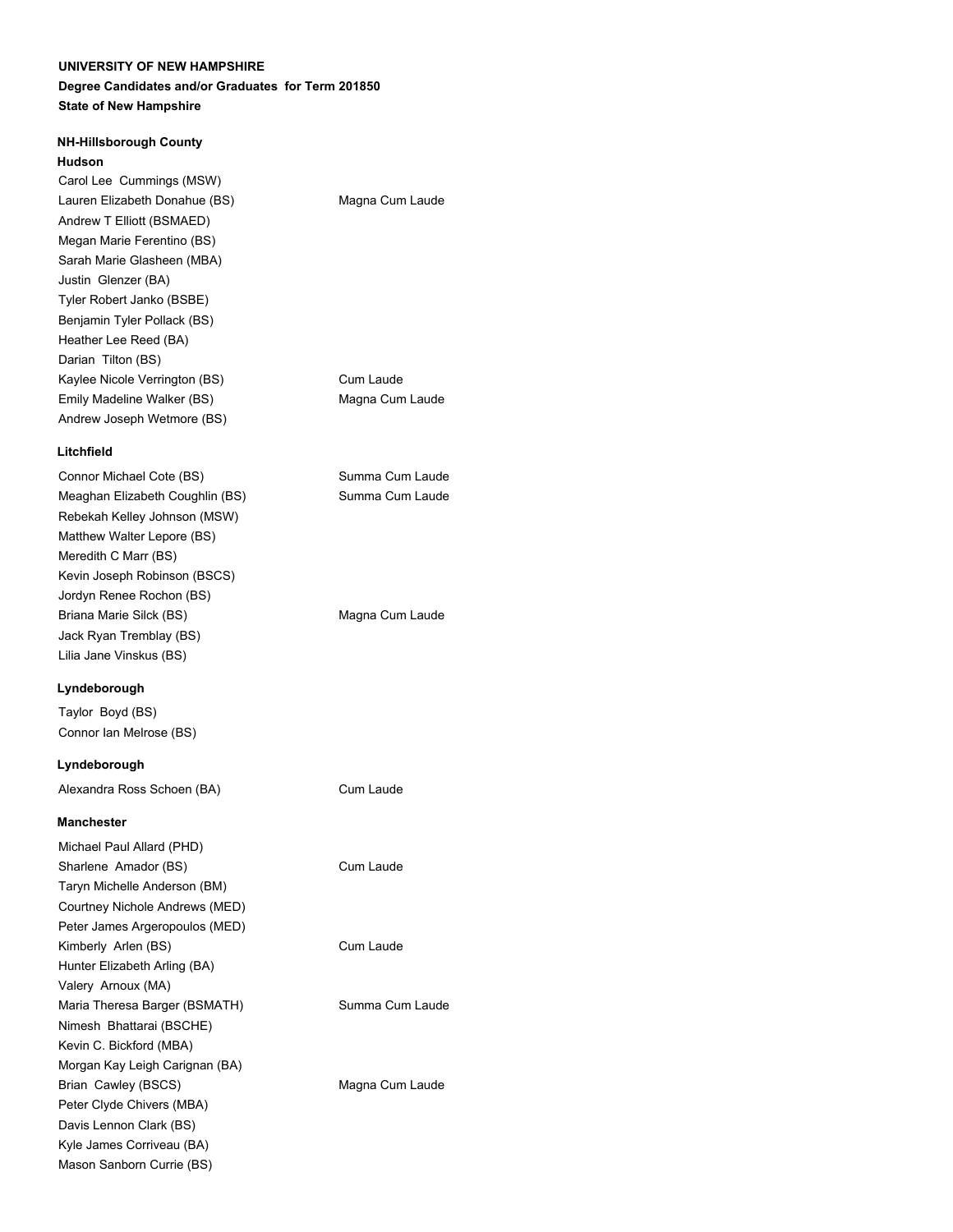### **Degree Candidates and/or Graduates for Term 201850 State of New Hampshire**

### **NH-Hillsborough County**

Magna Cum Laude Magna Cum Laude Magna Cum Laude Summa Cum Laude Magna Cum Laude Magna Cum Laude Highest Honors Cum Laude Cum Laude Magna Cum Laude Cum Laude Summa Cum Laude Magna Cum Laude Cum Laude Cum Laude **Manchester** Haley Ray Dumaresq (BA) Amy Lorden Dunn (BS) Bryan P Dwyer (BS) Alexander Christian Ellsworth (BS) Melanie Anne Friese (MED) Bretton P Gagnon (BS) Eli Barnaby Goldstein (BA) Juan Pablo Gomez-Rivadeneira (BS) Donald Andrew Halpin (BM) Stephanie Margaret Hebert (BS) Brett Thomas Hoerner (BSCENG) Stephanie J Hopkins (MA) Benjamin Matthew Horton (PHD) Brooke E Howland (BS) John Francis Hughes (BA) Jenna Marie Indingaro (BS) Sara Elizabeth King (MED) Illya Kovarik (MS) Thomas V Labore (BS) Katharine Brooke Labrecque (MPA) Driss Lakhbal (BSME) Christopher James LaSalle (BSCHEM) Ian Matthew Low (BS) Brendan Michael Luba (AAS) Lindsey Megan Lussier (MSW) Joshua Ronald Lussier (BS) Lelia P MacIver (BA) Macuei Mathiang (MS) Ian Patrick McGrath (MBA) Gavin S McLellan (BS) Jennifer Rankin Miller (MS) Shavika Mishra (BS) Anuva Ihetasam Mizan (BSEE) Matthew David Morris (BS) Nicholas Edward Stergiou Moulton (MED) Ronny Nguyen (BSPHYS) Orevaoghene David Omu (MS) Jeffrey Paradis (BSIT) Andrew Mark Putney (BA) Ahmed Ramic (BS) William Rivera (MS) Olivia Monica Ross (BS) Mary Kate Houghton Roukey (BS) Mary C Rowe (MA) Sarah J Schultze (BA) Morgan Alexandra Simmons (BA) Bryan Patrick Syrene (MS) Amadou Tall (BSEE) Tina To (BS) Samantha Marilyn Webster (BA) Krysten Marie Provencal (BS)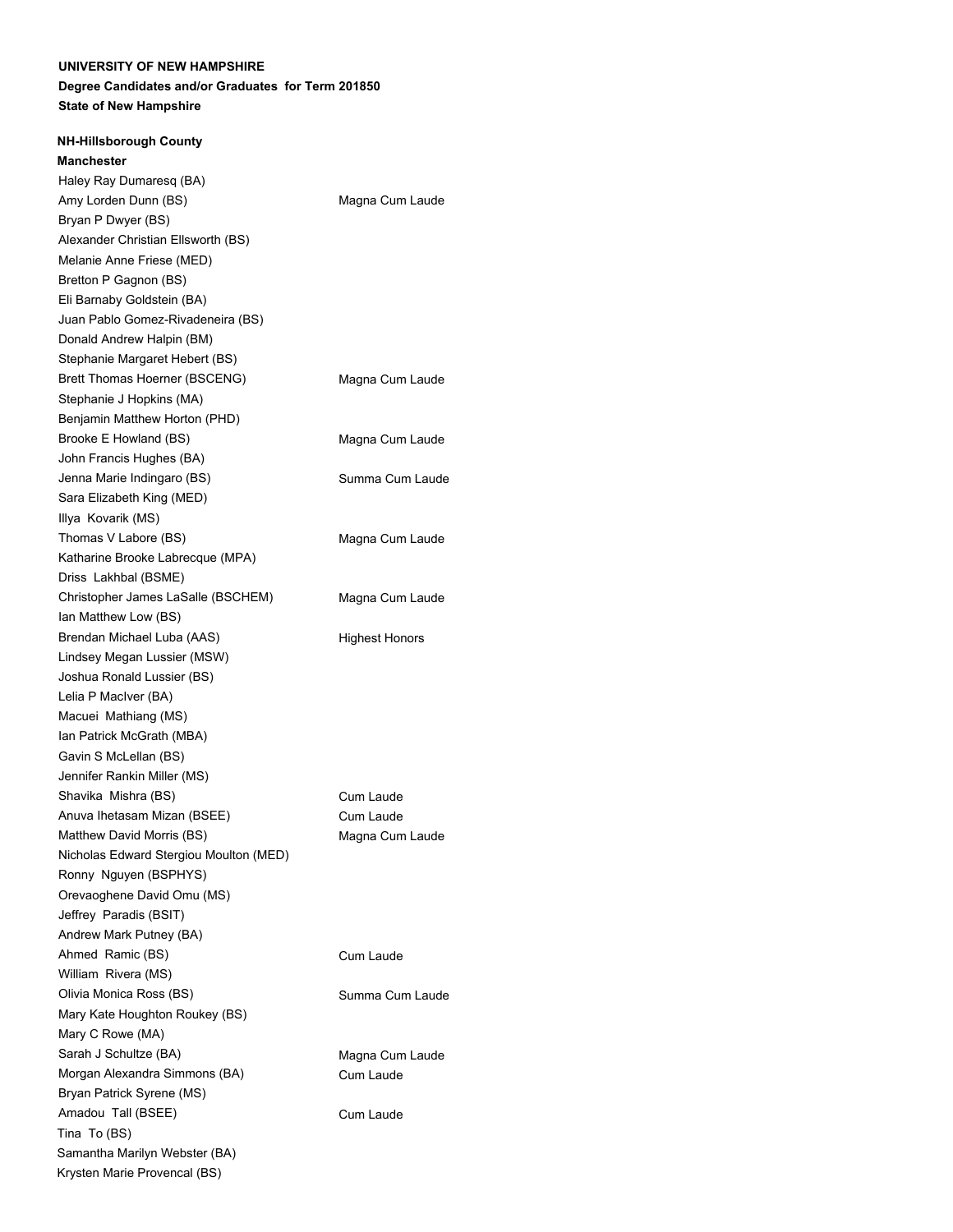## **Degree Candidates and/or Graduates for Term 201850 State of New Hampshire**

#### **NH-Hillsborough County**

| Manchester |  |
|------------|--|
|------------|--|

| John Stephen Wichert (BSCIVE)<br>Joshua D Winn (BS) | Cum Laude       |
|-----------------------------------------------------|-----------------|
| Brittnee Lee Wirth (BS)                             | Magna Cum Laude |
| Alexander Stephen Yatzus (BSEE)                     |                 |
| Hongjie Zhang (BSME)                                | Cum Laude       |
| <b>Manchester</b>                                   |                 |
| Hannah Katelyn Pare (BS)                            | Summa Cum Laude |
| <b>Merrimack</b>                                    |                 |
| Elizabeth Marie Barbera (BA)                        |                 |
| Julie Elizabeth Berberian (BSME)                    |                 |
| Nathan David Blais (BSENSC)                         | Cum Laude       |
| Madison Chouinard (BS)                              | Magna Cum Laude |
| Zachary R Curran (BS)                               |                 |
| Michael Bryan Ferrone (BS)                          |                 |
| Jordan Caroline Fleckenstein (BA)                   |                 |
| Benjamin Richard Forleo (MS)                        |                 |
| Michael Edward Graziano (BA)                        |                 |
| Michael Edward Graziano (BS)                        |                 |
| Julia Marie Grist (BA)                              |                 |
| Felix James Guerette (BS)                           | Cum Laude       |
| Tyler J Hoyle (BA)                                  | Cum Laude       |
| Sabrina Nichole Jowders (BS)                        |                 |
| Trevor Thayer Lacey (BS)                            | Cum Laude       |
| Alexis Christine Little (BA)                        |                 |
| Morgan Lussier (BS)                                 |                 |
| Sarah Jane Morgan (BS)                              | Cum Laude       |
| Emily Elizabeth Pelletier (BS)                      |                 |
| Kurt Austin Plante (MAT)                            |                 |
| Keo Joseph Simonson (BA)                            |                 |
| Kathleen Michelle Smith (BA)                        | Summa Cum Laude |
| Brett Connor Smith (BSEE)                           |                 |
| David Anthony Ventresco (BSIT)                      |                 |
| Jonathan Robert Wallace (BSCIVE)                    | Magna Cum Laude |
| Hollie Victoria Wilson (BS)                         | Summa Cum Laude |

#### **Milford**

Alissa Jane Zajac (BA)

Cecilia Joy Arnoldy (BS) Mitchell W Conley (BSME) Paul Joseph Haley (BS) Joseph Richard Harris (BM) Magna Cum Laude Andrew Frederick Jepson (BS) Sarah Nicole Lafleur (BS) Cum Laude Robert John Lafreniere (BS) Robert John Richard-Snipes (BA) Kathryn Emily Rondeau (BA)

#### **Milford**

Sandra Lynn DeBardi (MBA)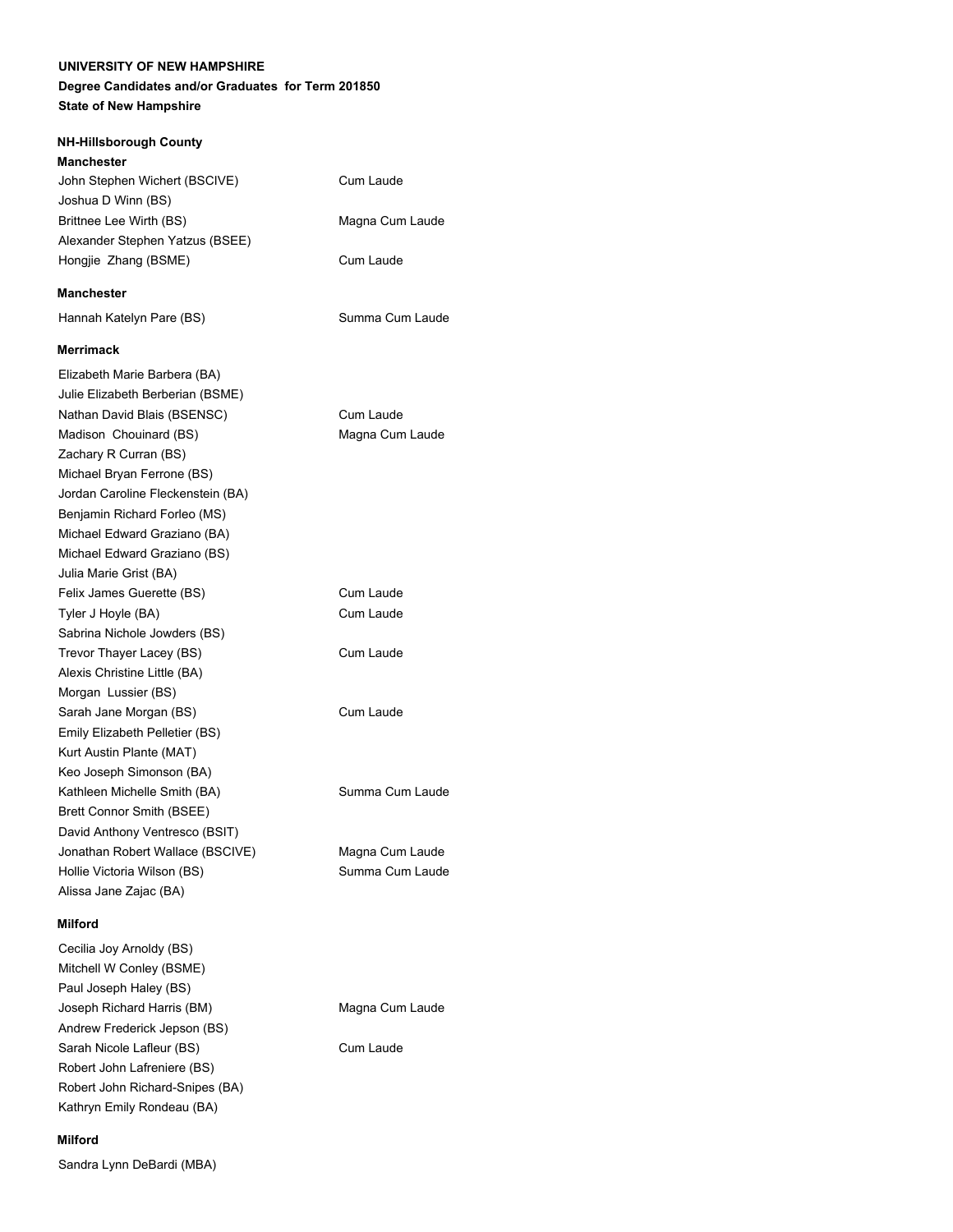### **Degree Candidates and/or Graduates for Term 201850 State of New Hampshire**

**NH-Hillsborough County Milford Mont Vernon**

Kaitlyn Howard (BS) Magna Cum Laude

#### **Nashua**

Zachary Tyler Beckwith (AAS) Honors Amanda Boudrot (BS) Andrew Thomas Bulluck (BSCIVE) Pedro Soares Campos (BSEE) Aimee J Carignan (BS) Kathryn Helen Curtis (BM) Cum Laude Danielle Marie DeSisto (MSW) Brian Jeffrey Dezurick (BA) Summa Cum Laude Emily Louise Dion (BA) Cum Laude Brandon James Duras (MA) Carrie Jane Fernandez (BA) Cum Laude Lauren Eileen Flanagan (BS) Katelyn Ellisa Frechette (BS) Magna Cum Laude Connor J Haney (BS) Cum Laude Duncan Lee Holland (BS) Michael Joseph Kehoe (BA) Caroline Marie Kehoe (BA) Magna Cum Laude Sital Khatiwada (MS) Jamie Lynn Lavoie (BA) Magna Cum Laude Samuel Jacob Lipkind (BS) Cum Laude Emma Jane Loschiavo (BS) Ryan Michael Magrane (BA) Nicole Elizabeth Malette (BA) Colin James McGonagle (BS) Abigail Aphrodite McIntosh (BA) Summa Cum Laude Alexander H Nguyen (BSCHE) Magna Cum Laude Stefen Quoc Nguyen (BSCIVE) Samuel Paul Nielsen (BS) Cum Laude Melanie Violet O'Donnell (BS) Cum Laude Allison Marie Paluzzi (BS) Summa Cum Laude Bruna Fernanda Pereira (BS) Cassandra Grant Putsch (BS) Jennifer Brianne Quinlan (BA) Summa Cum Laude Tyler Jeffrey Searles (BS) Hanzla Sheikh (BS) Erika Shepherd (BA) Hannah Jane Shuman (BS) Christina Sulfaro (BS) Emma M Tanner (BA) Magna Cum Laude Apekshha Thapa (BA) Rebecca Carolyn-Muriel Tourville (MS) Jimmy H Trinh (BSCS) Megan Patricia Verfaillie (BSENVE) Magna Cum Laude Sean Magee Vigeant (BS) Cum Laude Lori M Vigeant (MED) Udhay Anand Vijay (BSIT)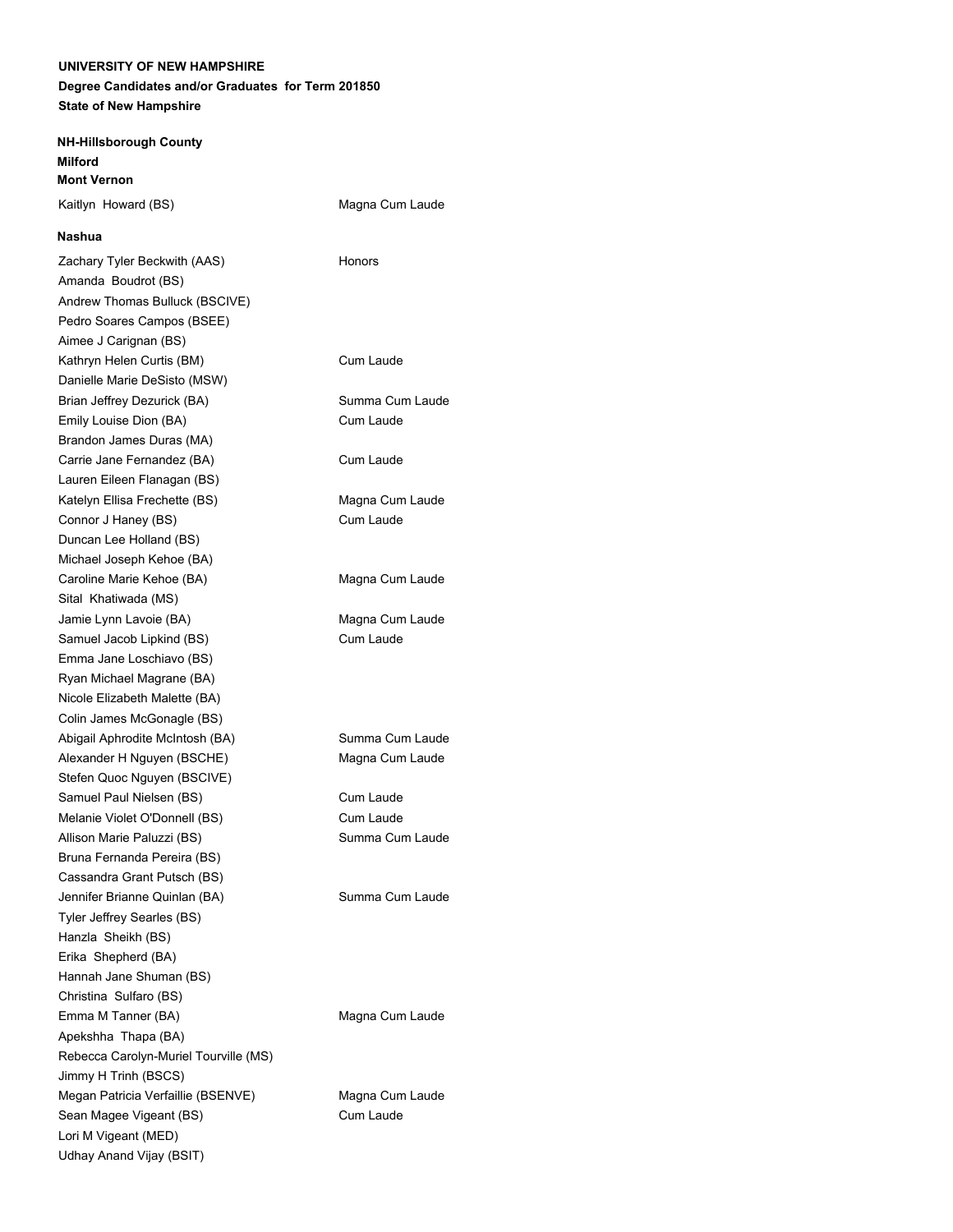## **Degree Candidates and/or Graduates for Term 201850 State of New Hampshire**

### **NH-Hillsborough County**

**Nashua**

William Evan Wolfe (BA) Chun Lin Wu (BS) Marisa Jeanette Yacco (BA)

Erik Hans Baumann (BS) Jessica Lynne Bighinatti (BS) Annalise M Blouin (BS)

## **New Boston**

| Molly Elizabeth Browne (BS)                        | Magna Cum Laude |
|----------------------------------------------------|-----------------|
| Nicholas DiStaso (BS)<br>Colin David Gonzales (BS) |                 |
| Nicholas C Hurd (BSCENG)                           |                 |
| Nicole Marie LeCour (MED)                          |                 |
| Kyle J Lecour (BSME)                               |                 |
| Alicia Nicole Minnich (BA)                         | Cum Laude       |
| Alyssa Belle Minott (BS)                           | Summa Cum Laude |
| Melissa Paige Norton (MED)                         |                 |
| Molly Katherine Norton (BS)                        | Cum Laude       |
| Peter Shea (BA)                                    |                 |
| Schuyler R Vaillancourt (BA)                       | Cum Laude       |
| <b>New Ipswich</b>                                 |                 |
|                                                    |                 |
| Tristan Michael Kazo (BSOE)                        |                 |
| Alexis Danielle Maillet (BS)                       | Magna Cum Laude |
| James R Thompson (BA)                              |                 |
| Pelham                                             |                 |
| Garrett Anthony Barnes (MS)                        |                 |
| Jacob Beanland (BA)                                |                 |
| Bryce Michael Brown (BS)                           | Magna Cum Laude |
| Heather R DeFranzo (BA)                            |                 |
| Karlee Jane Erickson (BA)                          |                 |
| Tia Karen Floyd (BA)                               | Summa Cum Laude |
| Colin Brady Garrett (BA)                           | Cum Laude       |
| Shannon Elizabeth Lundin (BM)                      | Summa Cum Laude |
| Jason Trong Nguyen (BSIT)                          |                 |
| Katherine Elizabeth Parks (BS)                     |                 |
| Scott K Razzetti (BS)                              |                 |
| Eric Charles Rossi (BSME)                          | Magna Cum Laude |
| Kara Marie Rzasa (BS)                              |                 |
| Peri Elizabeth Sanechiaro (BA)                     |                 |
| Matthew S Santangelo (BA)                          |                 |
| Meghan M Santo (BS)                                |                 |
| Peterborough                                       |                 |
| John Austin Crowley (BS)                           | Cum Laude       |
| Erik Anthony Leger (BSCIVE)                        |                 |
| Connor Joseph Smith (BA)                           | Cum Laude       |
| Weare                                              |                 |

Riley Victoria Boss (BA) Cum Laude